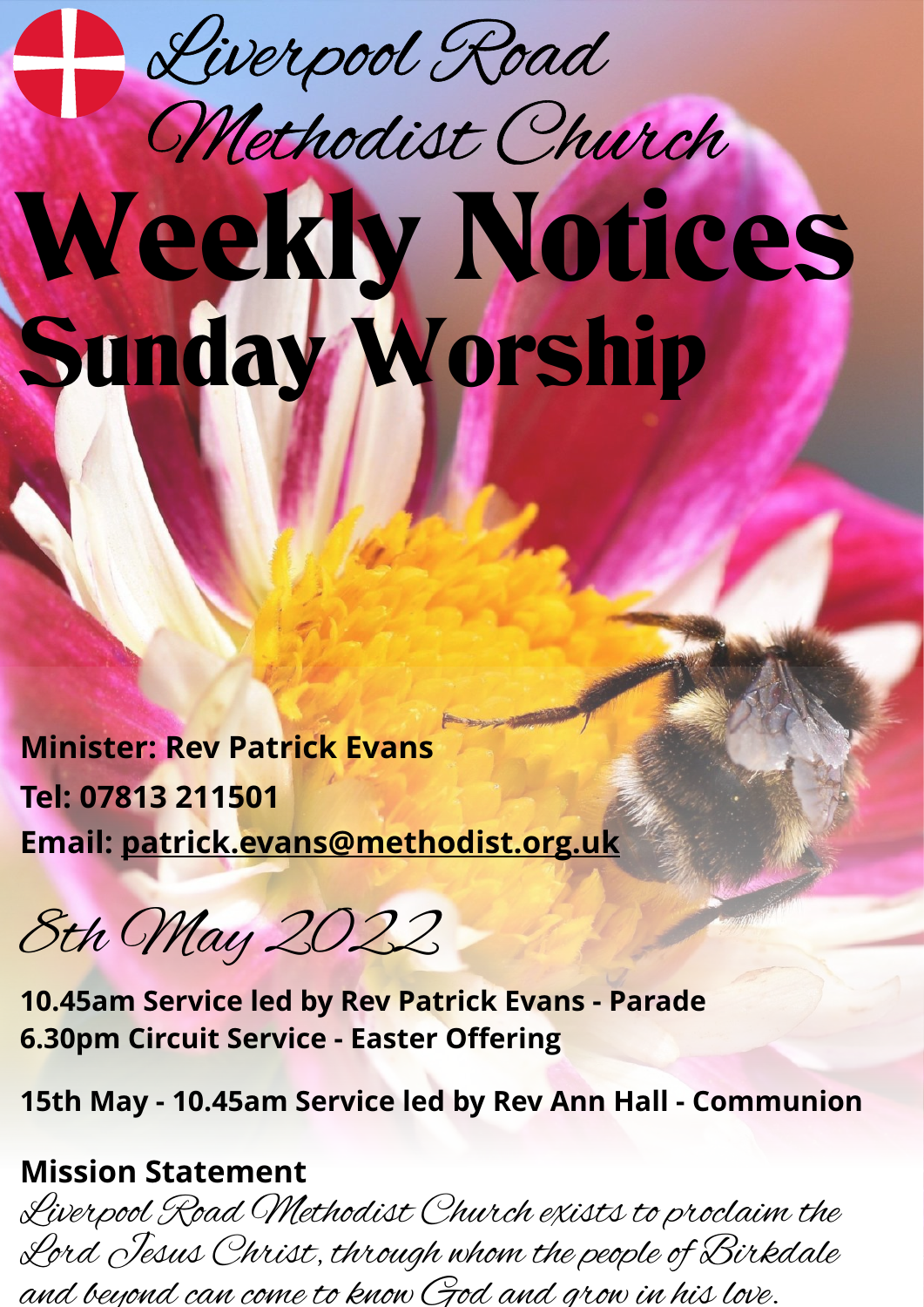## Lectionary Readings 8th May 2022

## **Acts 9.36-43; Psalm 23; Revelation 7.9-17; John 10.22-30**

Prayer

Good Shepherd of the sheep, by whom the lost are sought and guided into the fold: feed us and we shall be satisfied; heal us and we shall be made whole; and lead us, that we may be with you; for you are alive and reign, with the Father and the Holy Spirit, one God, now and for ever. Amen.



Bible Study

Bible study Mondays 7pm in the New room.



Iona service Thursdays 9.15am. All welcome.

Church Notices

If you have any items you want including in the notices please let Lucy Lloyd know on 01704 536648 or lucy@southportmethodist.org.uk.



The next Guild meeting will be on Tuesday 10th May at 7.30pm. Speaker - Rev Patrick Evans.



Raising Praise

The next Raising Praise will be Sunday 22nd May, 6.00pm at Leyland Road.



Cycle of the Month

In memory of his dad, Stan, who recently passed away, Russell Hagan is participating in Prostate Cancer UK's 'Cycle The Month' event. He is aiming to raise as much money as possible by cycling over 200 miles during the month of May. Anyone wishing to donate can do so via this link. [cyclethemonth.prostatecanceruk.o](http://cyclethemonth.prostatecanceruk.org/fundraising/russells-cycle-the-month-challenge/) [rg/fundraising/russells-cycle-the](http://cyclethemonth.prostatecanceruk.org/fundraising/russells-cycle-the-month-challenge/)[month-challenge](http://cyclethemonth.prostatecanceruk.org/fundraising/russells-cycle-the-month-challenge/)

Thank you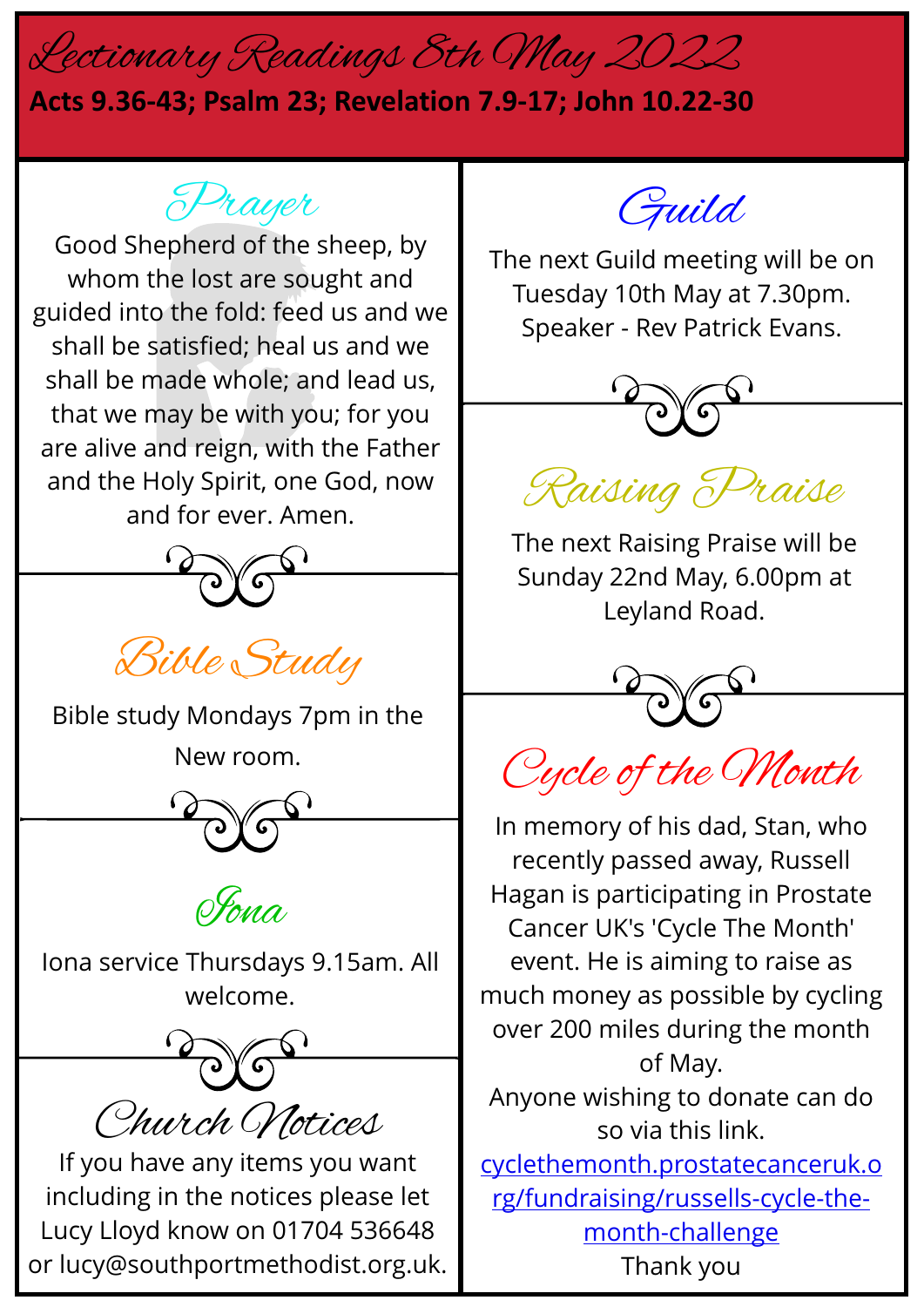Food Pantry

Thank you so much for your continuing support to supply goods for the food pantry. In short supply at the moment are: cereal, tinned chicken curry, chicken casserole, rice and apple juice.

Birkdale Prayer Meeting

The next Birkdale Churches Prayer morning will be held on Monday 9th May at Liverpool Road M.C. starting at 10am.

Jubilee Event

Small cakes ( fairy cake size ) either plain or chocolate flavour are needed for our event on Friday 3 rd June . Even if you can't join us for the event but are able to bake beforehand please do so as the cakes will be frozen in our main kitchen freezer . Please bring contributions along on Sunday mornings or Tuesdays between 10-30 am and 12 noon . If anyone has a garden gazebo we can borrow for the day to create our outside picnic area please let myself or the stewards know. All help on the day will be greatly appreciated . The event will run between 11 am and 2-30 pm . If you can spare a little time on the Thursday ( 2nd ) to give a hand setting up please let us know . Most importantly if you are planning to attend, invite your family , neighbours and friends . This is our first open event since lockdown … our chance to reach out to community and celebrate together. Sally x